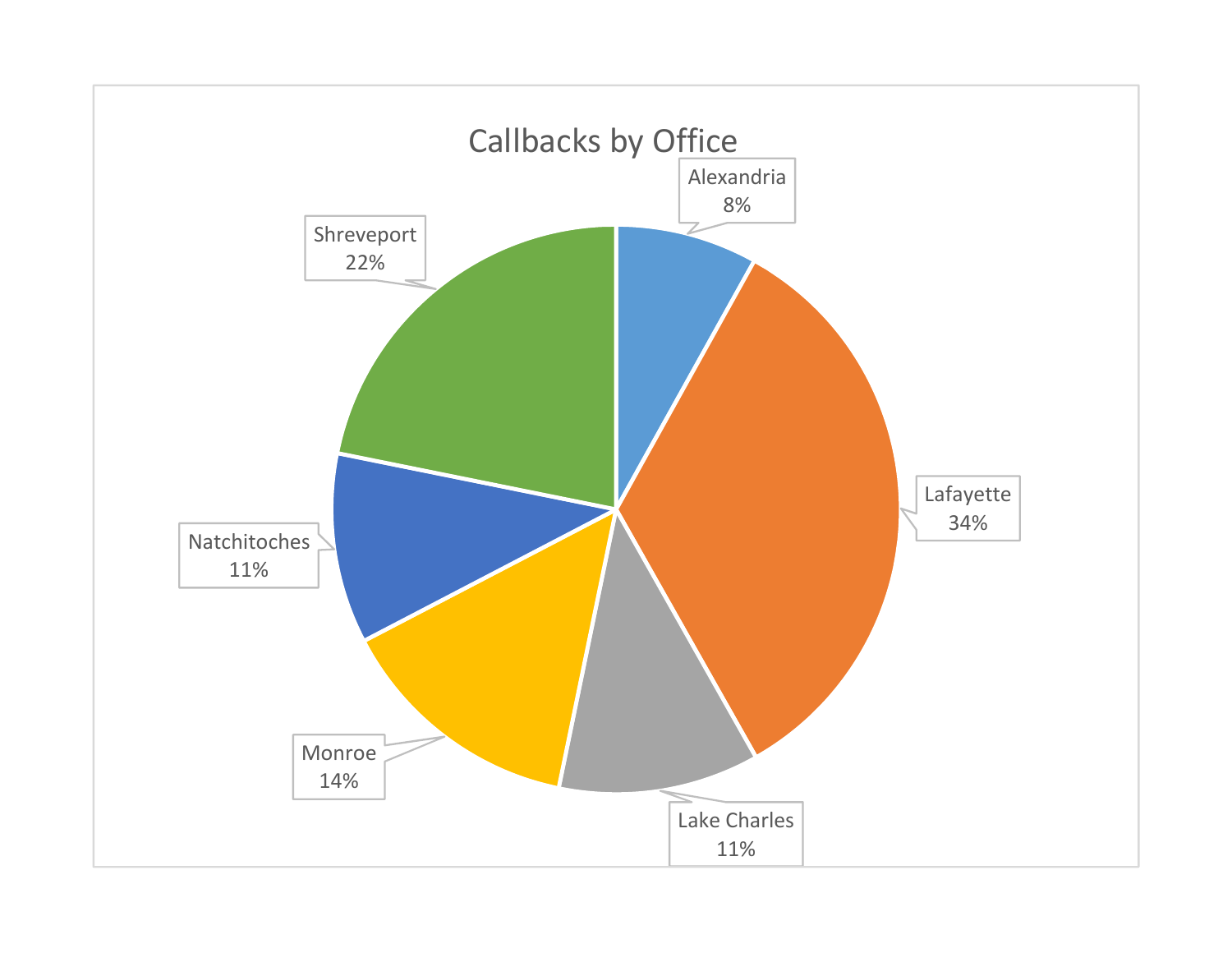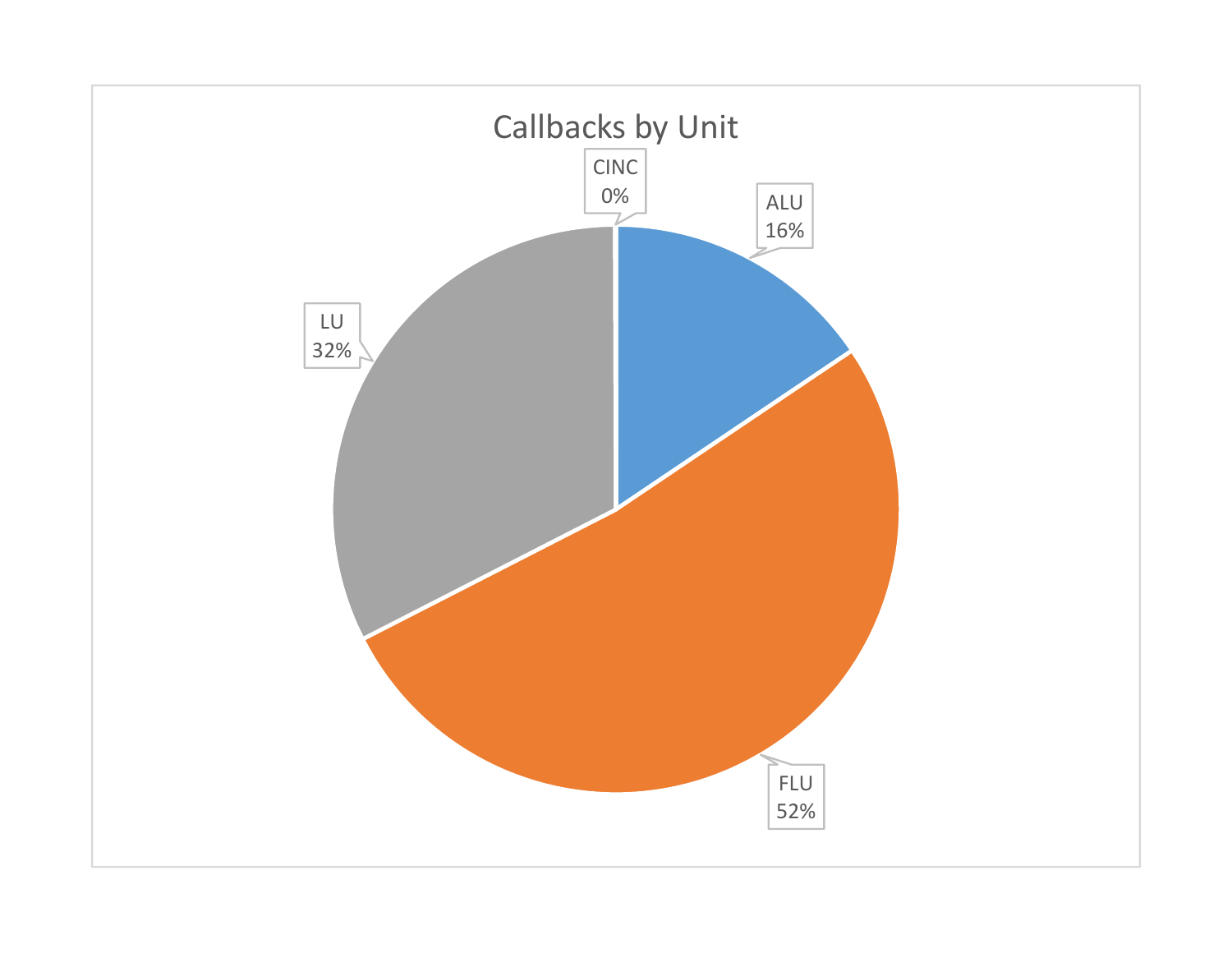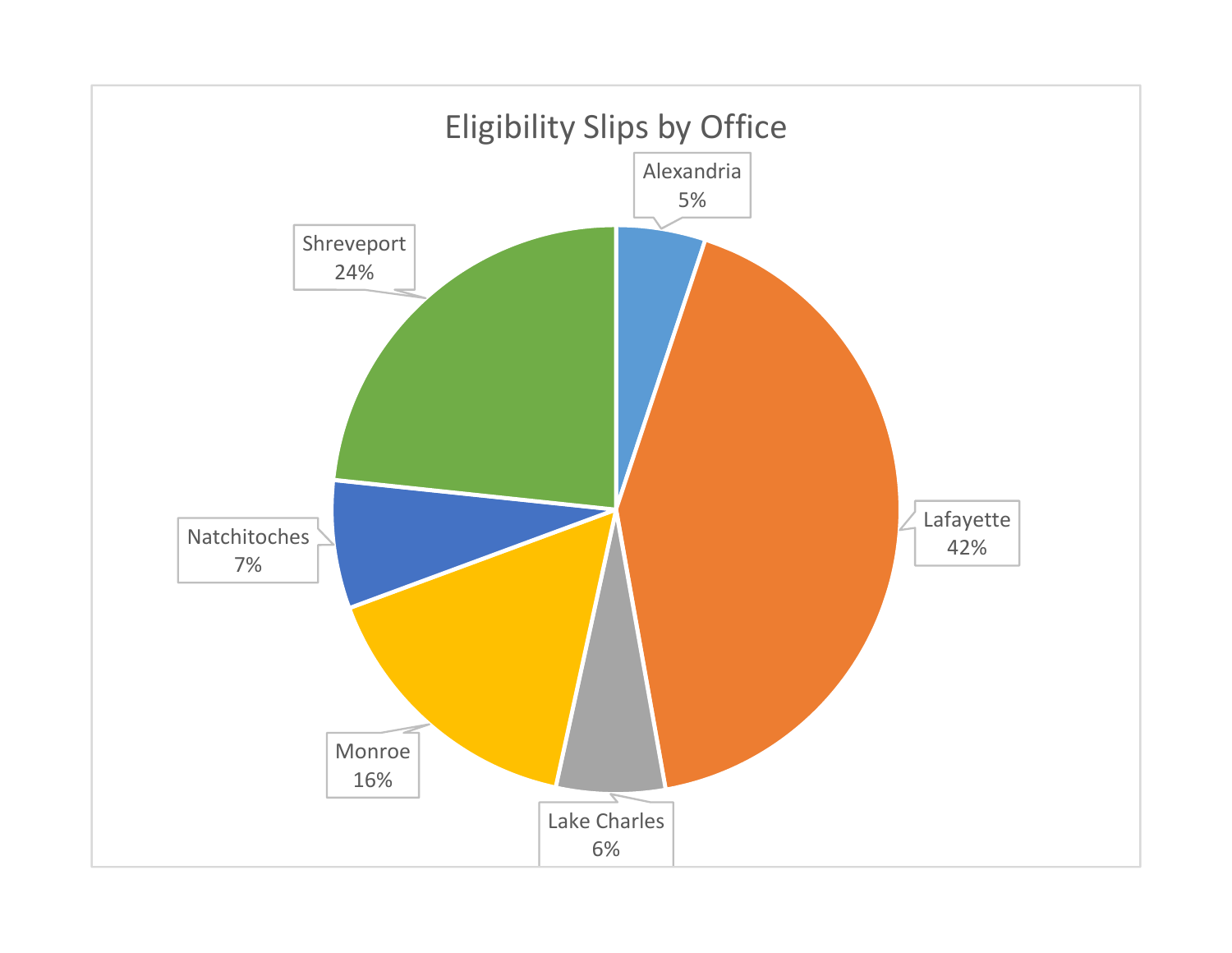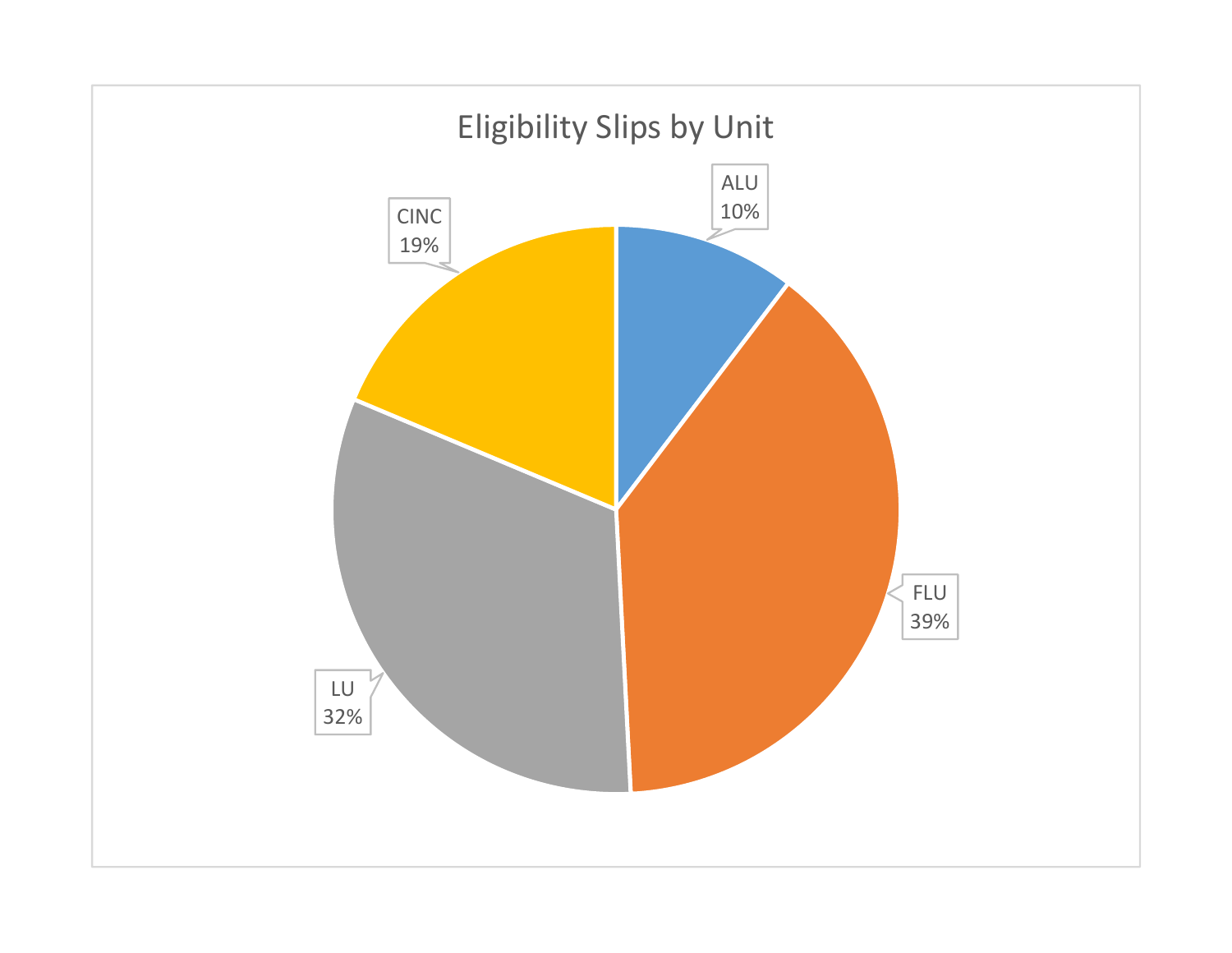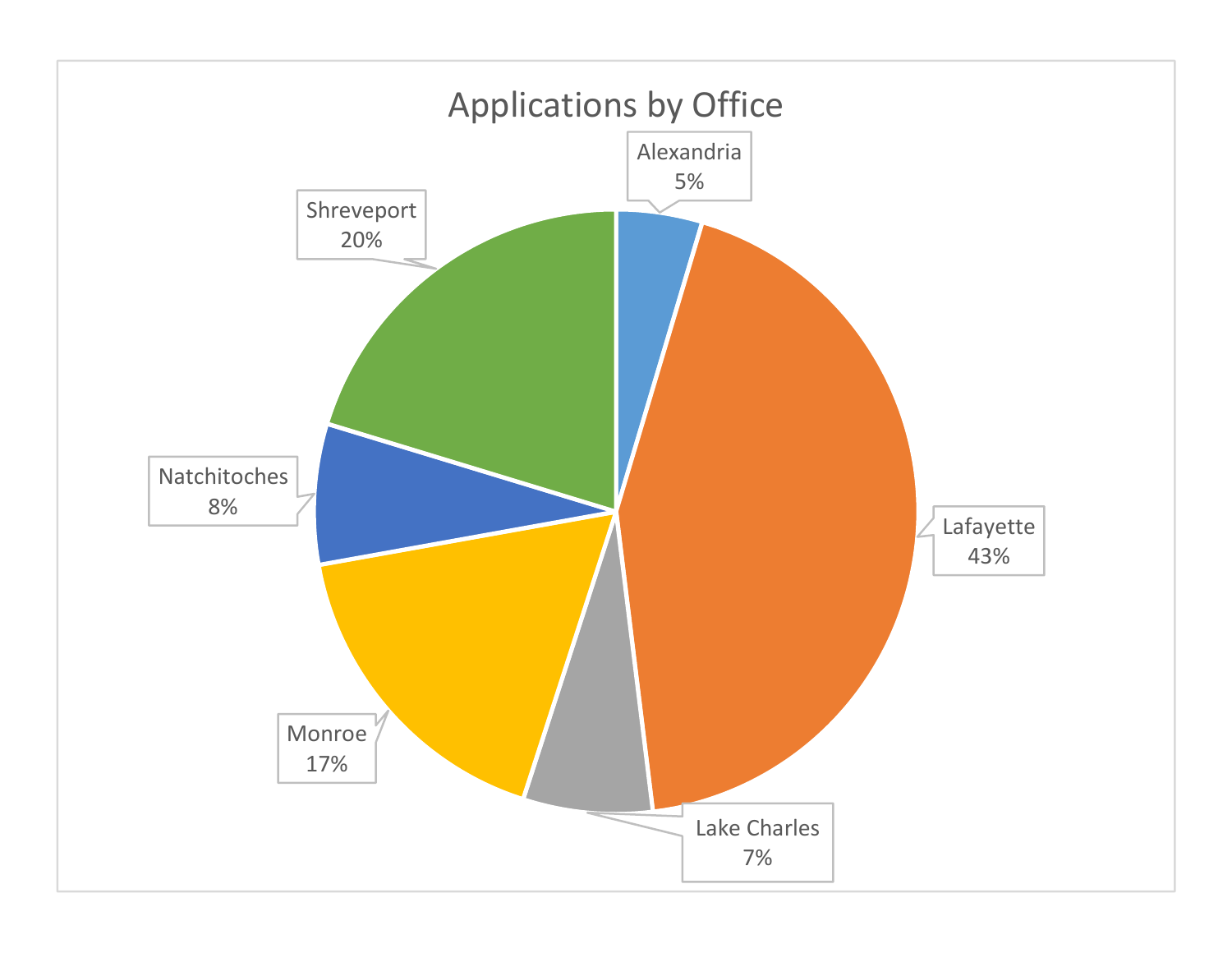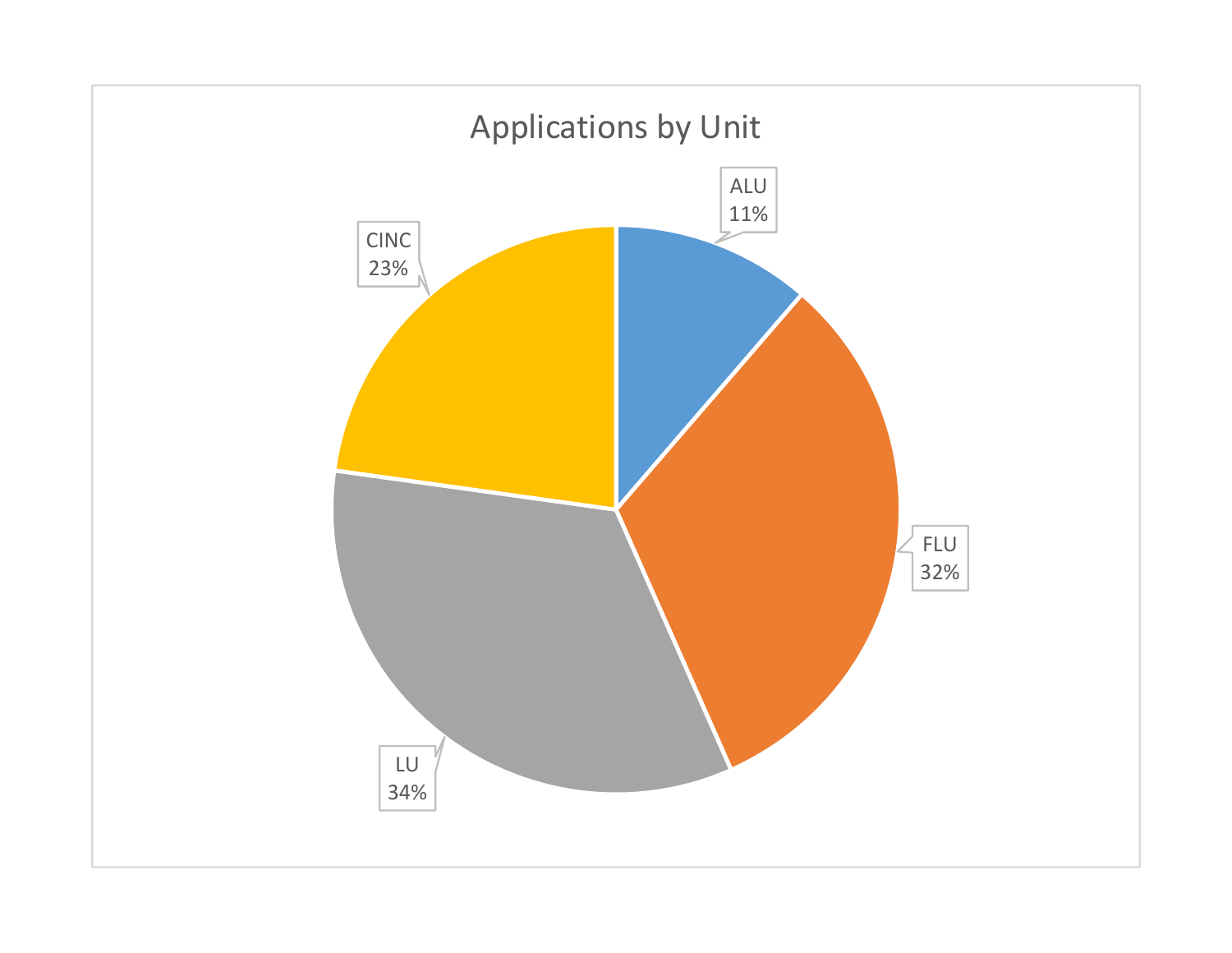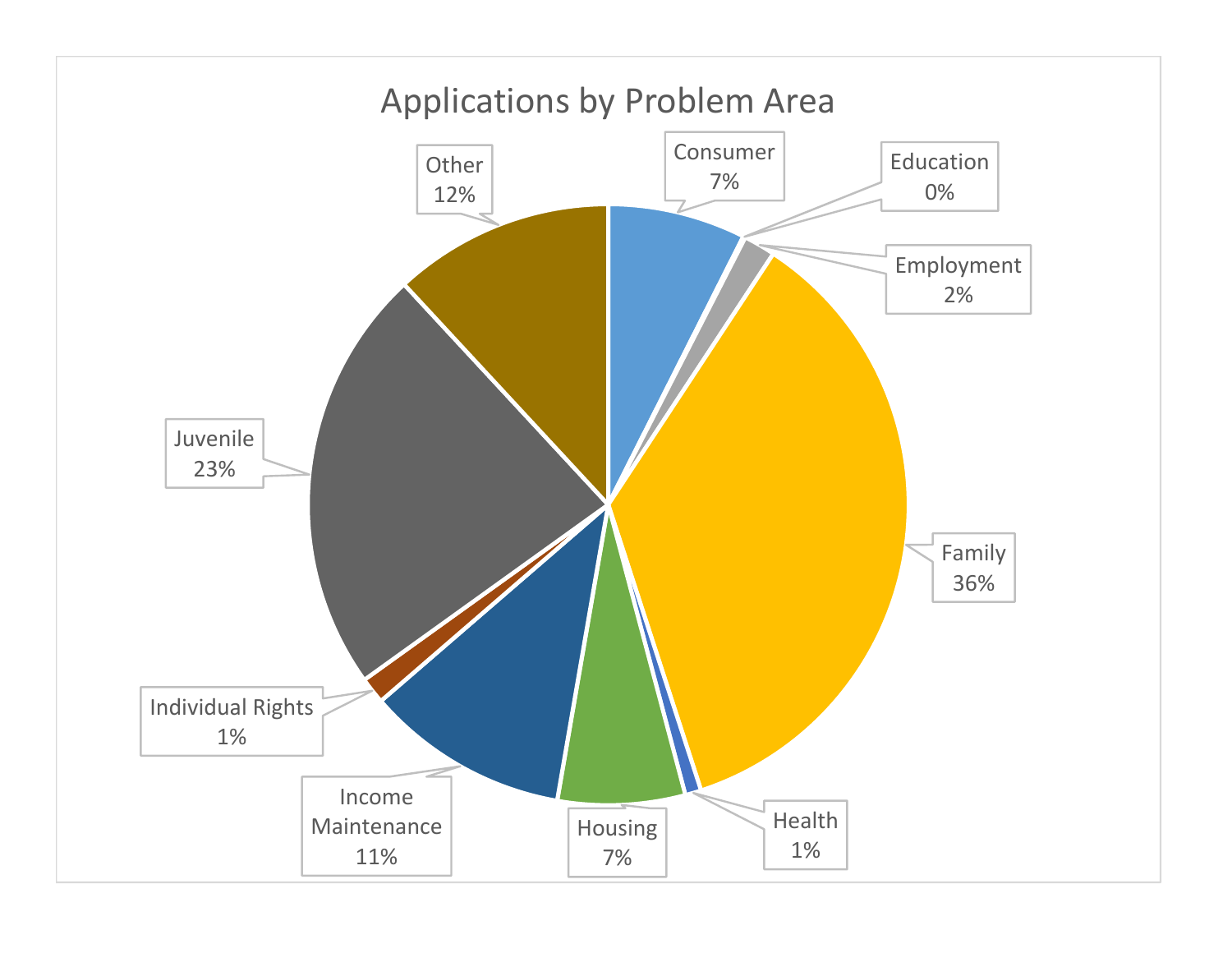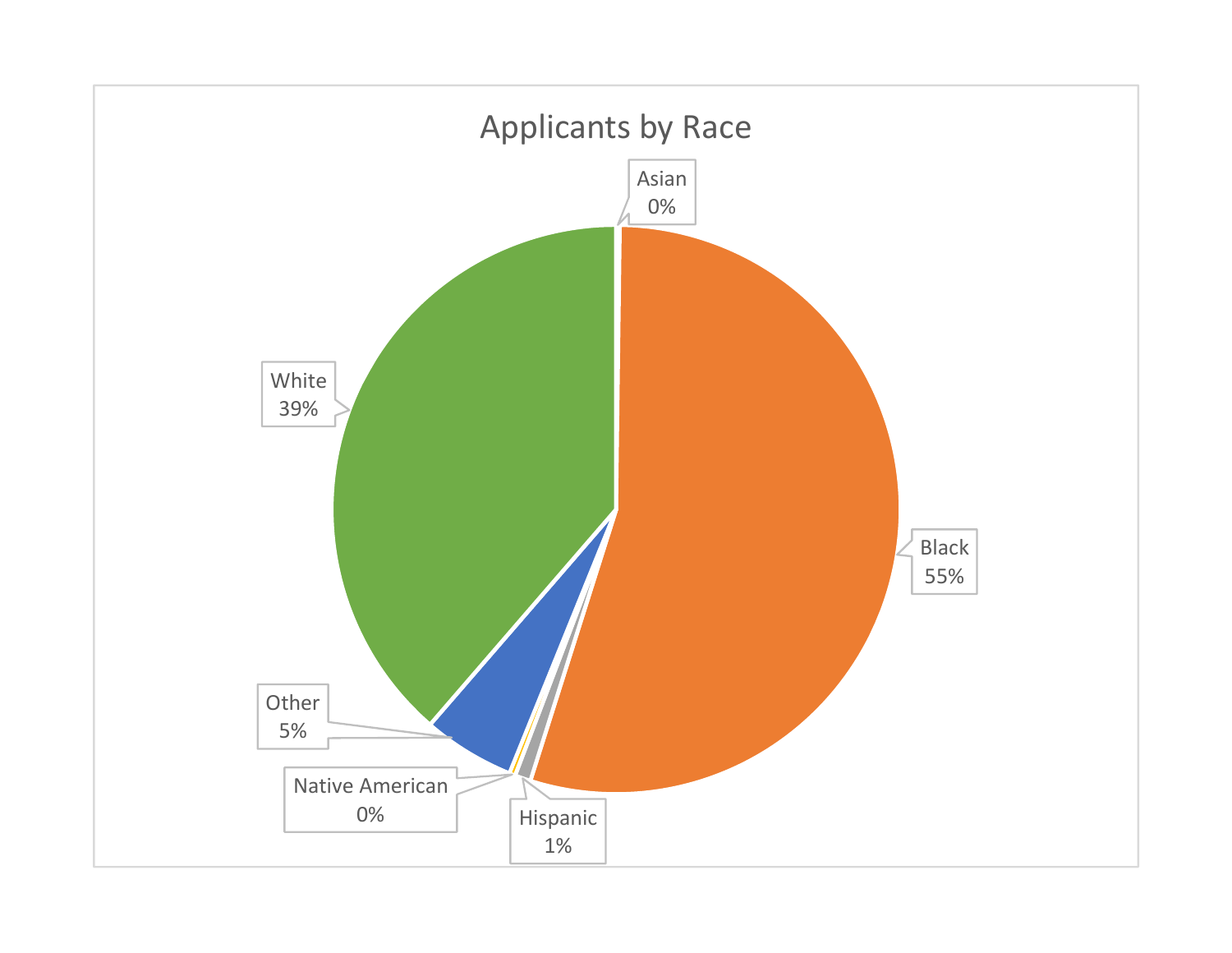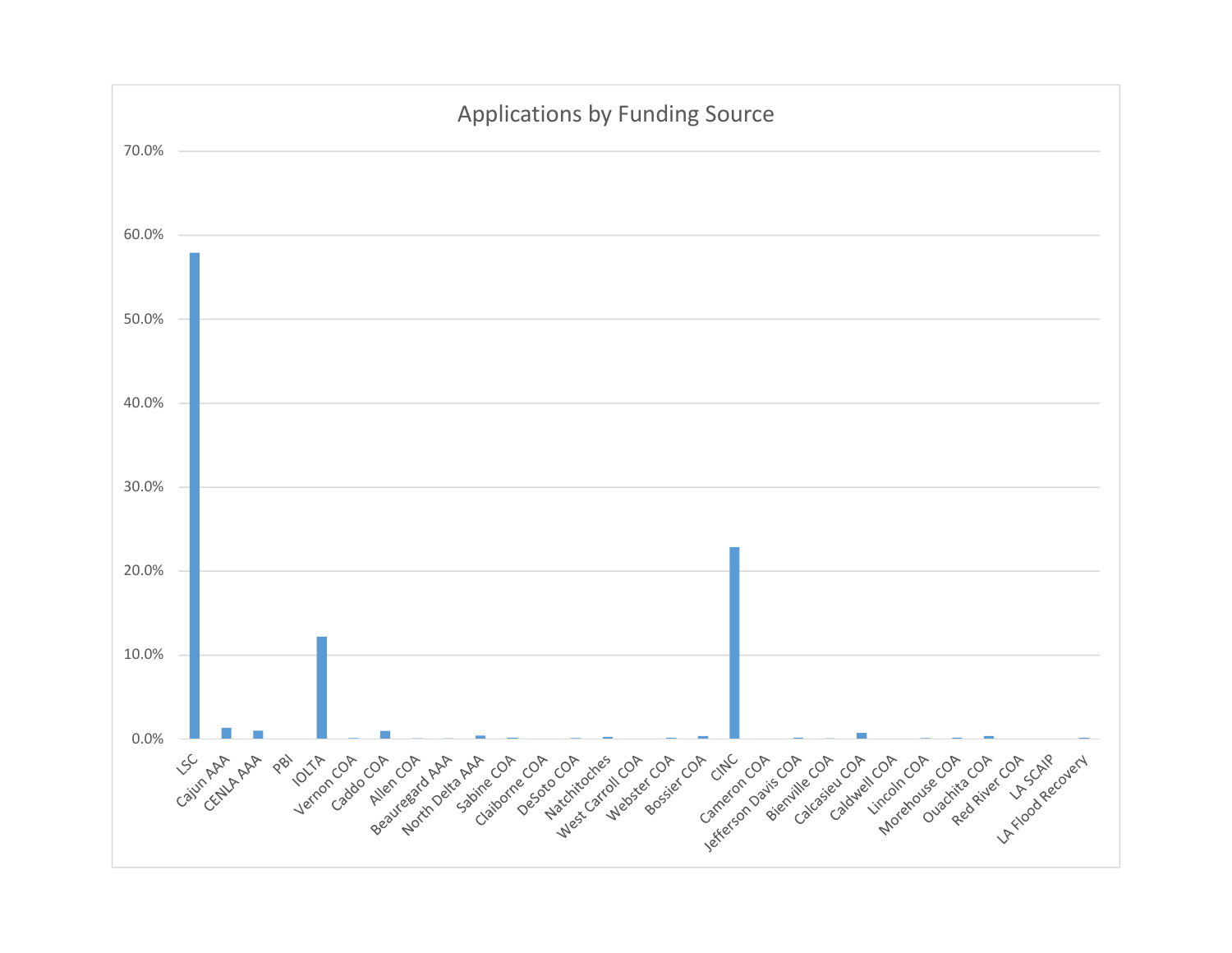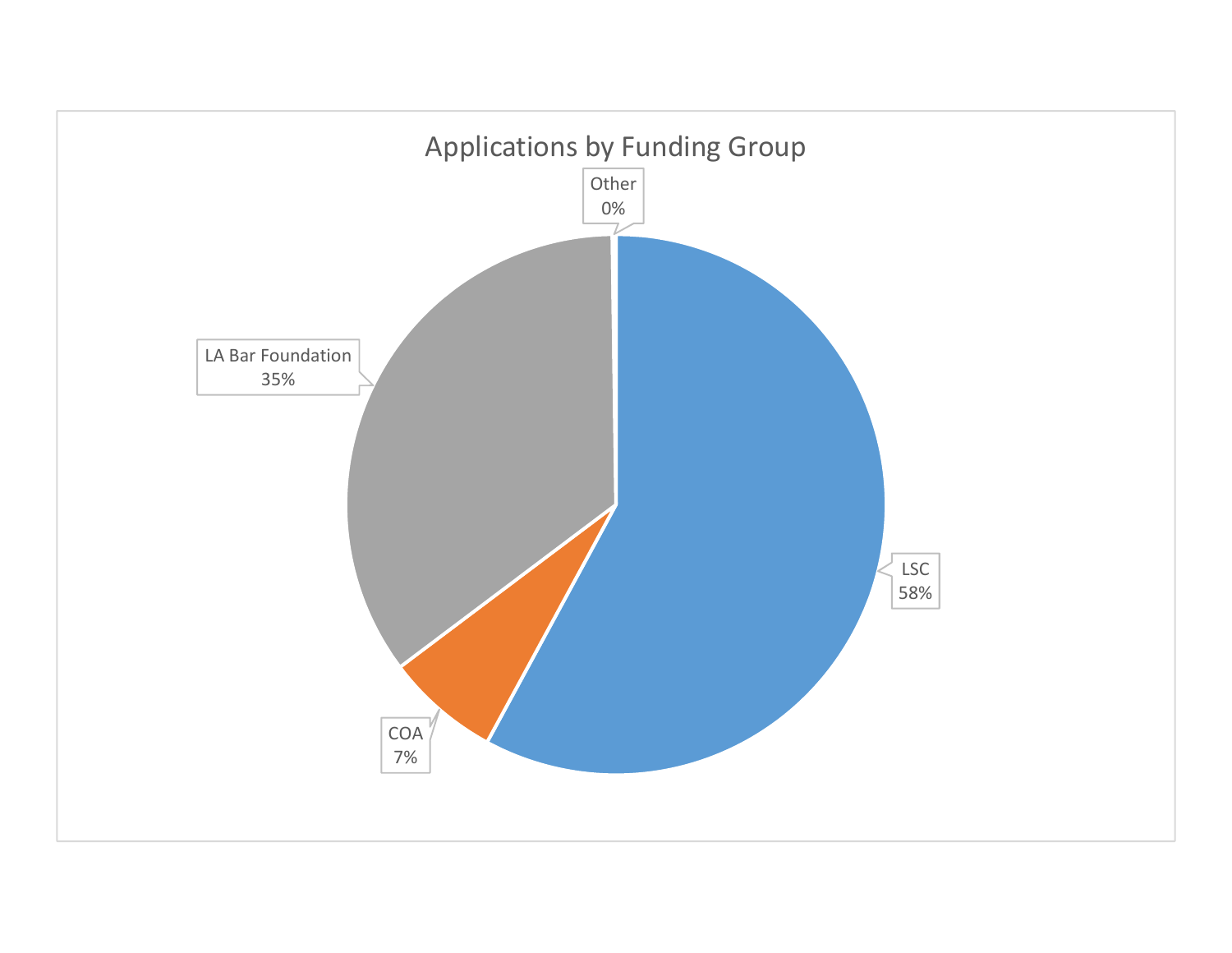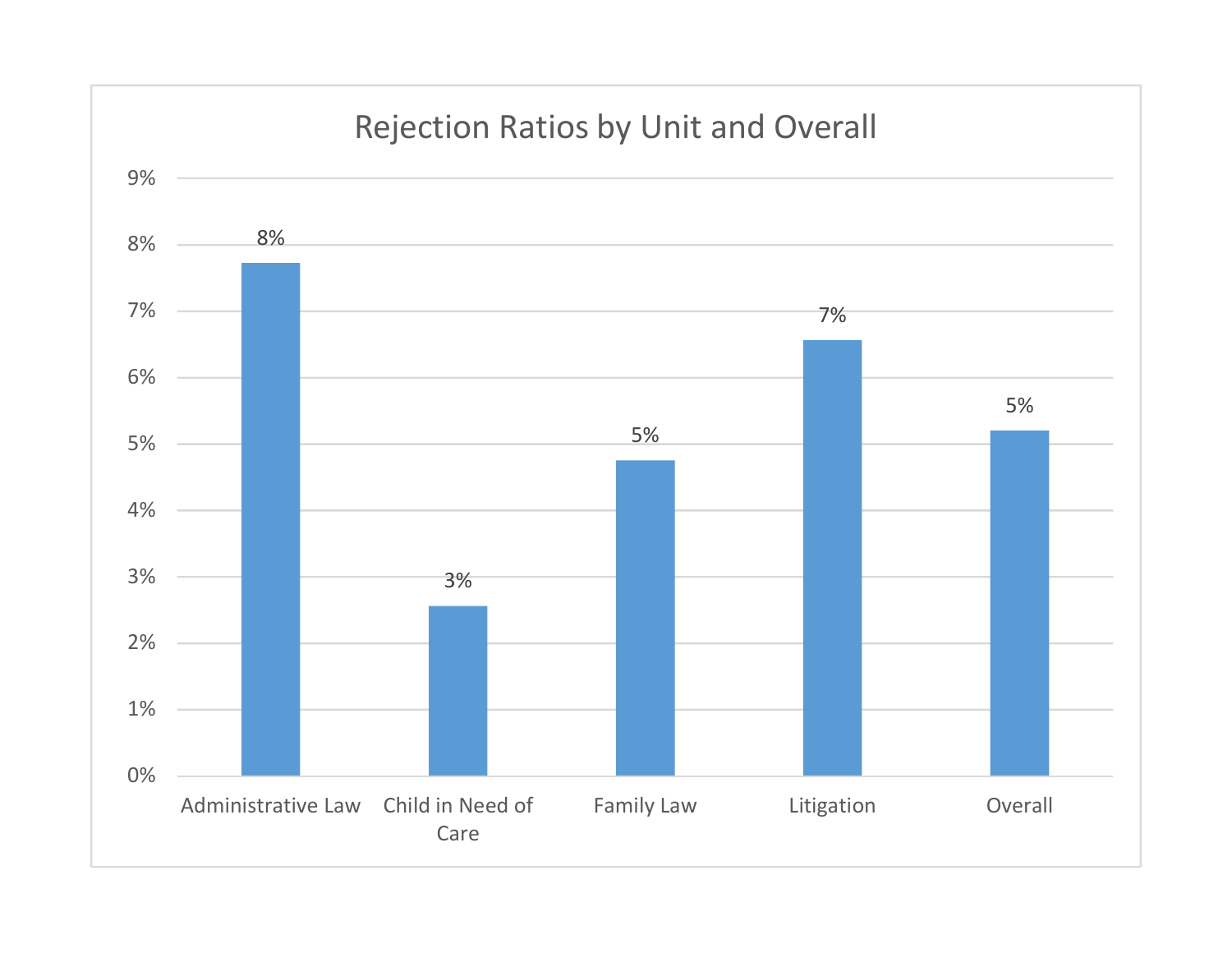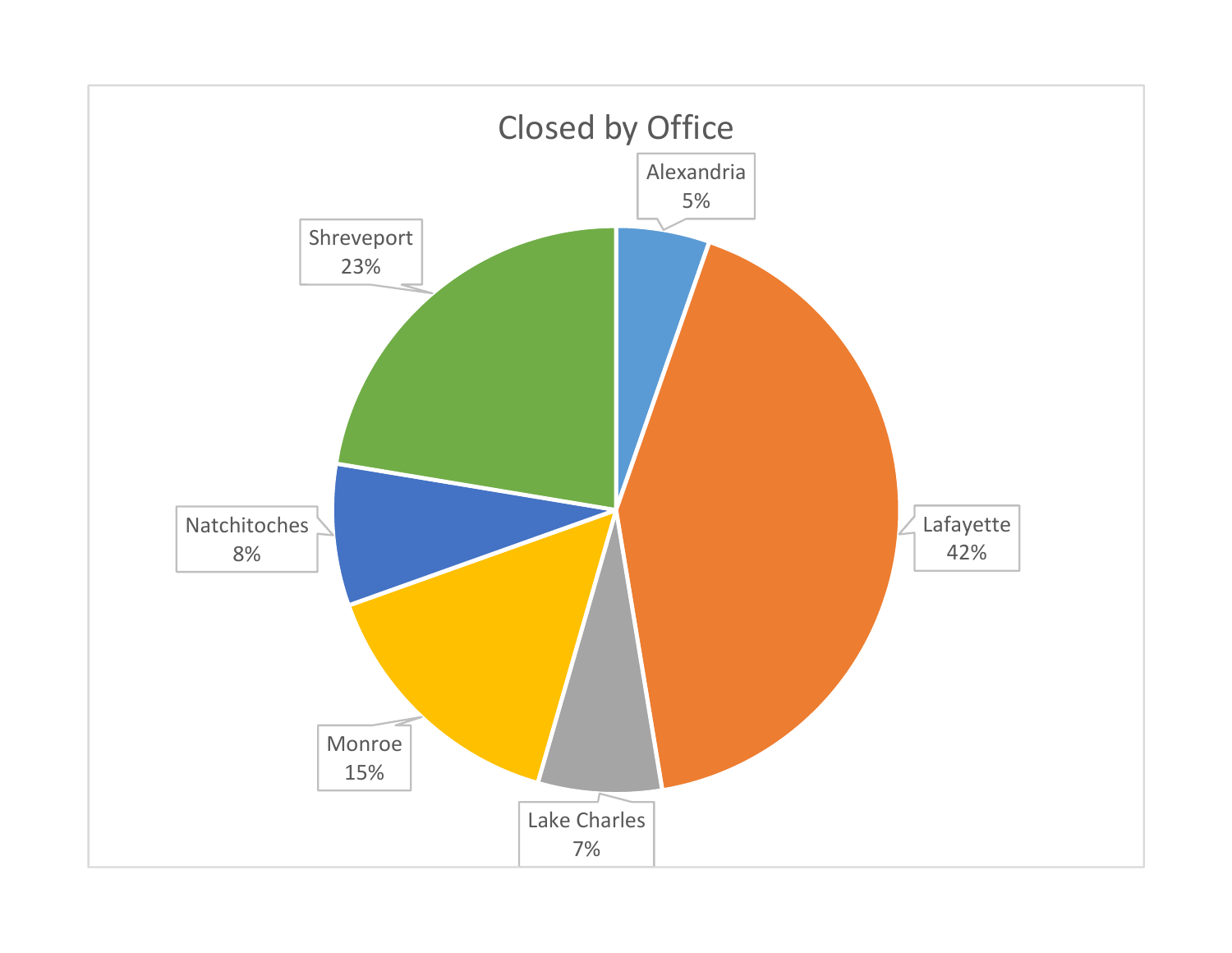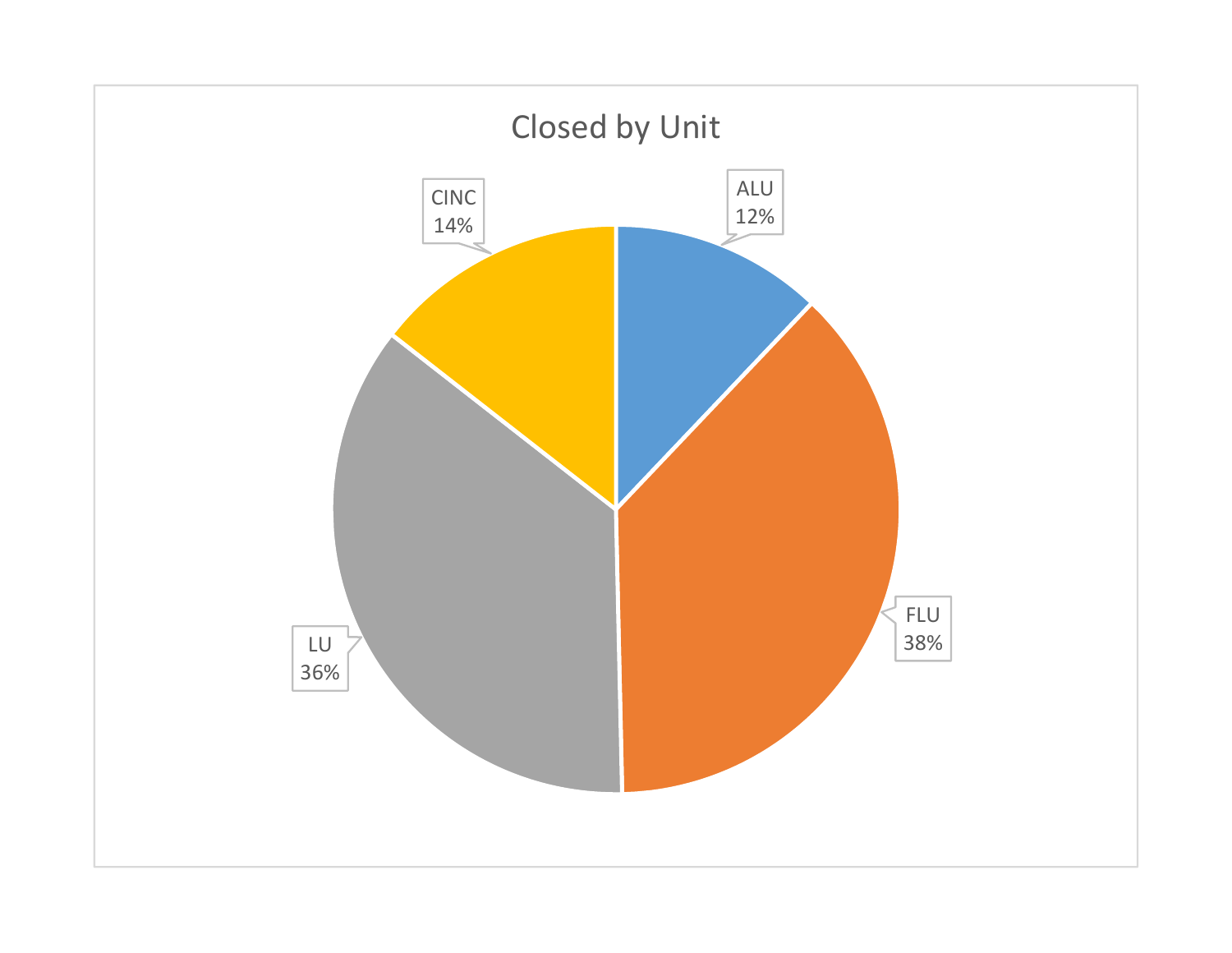## Percentage of Cases Closed by Limited Representation by Unit and Overall

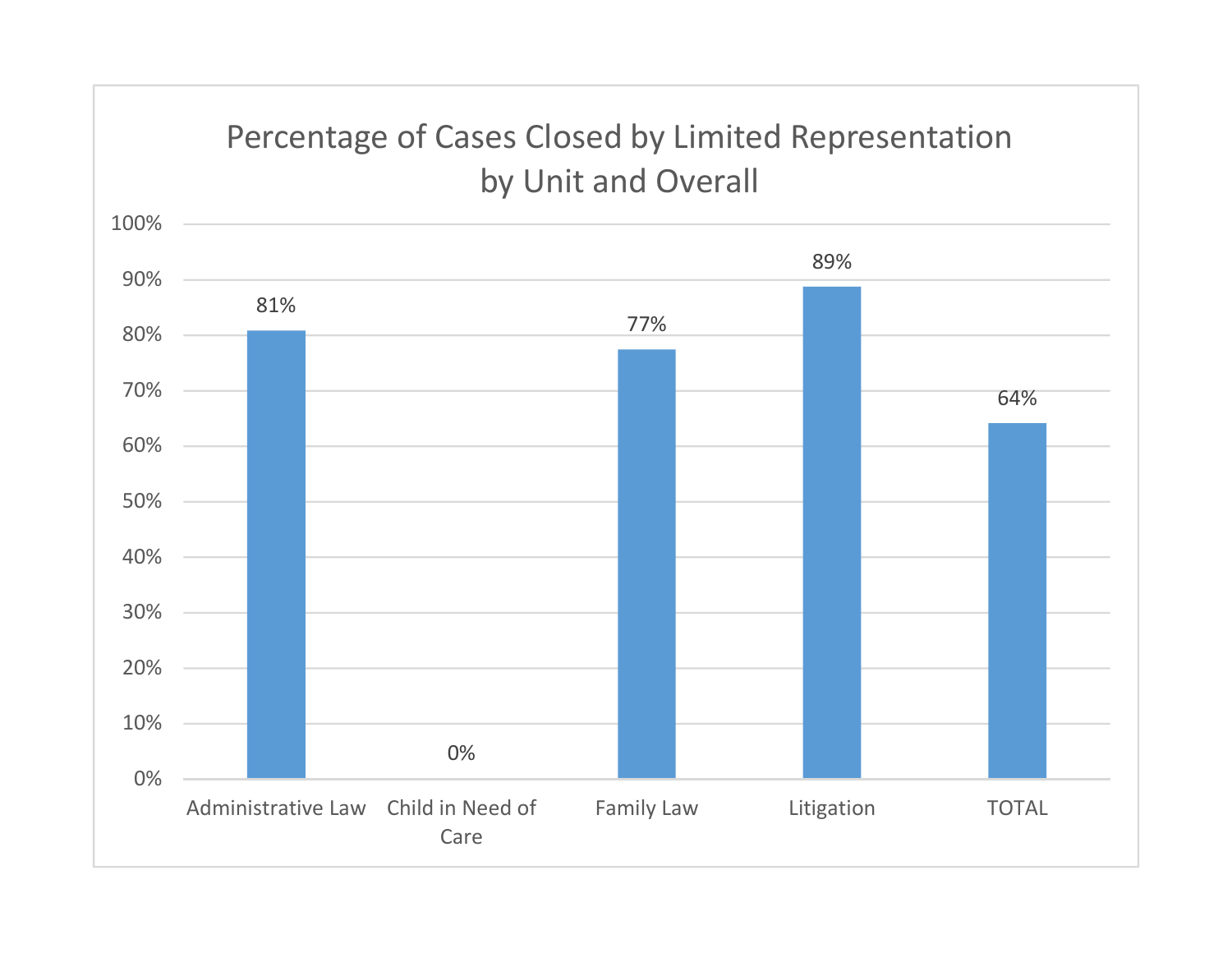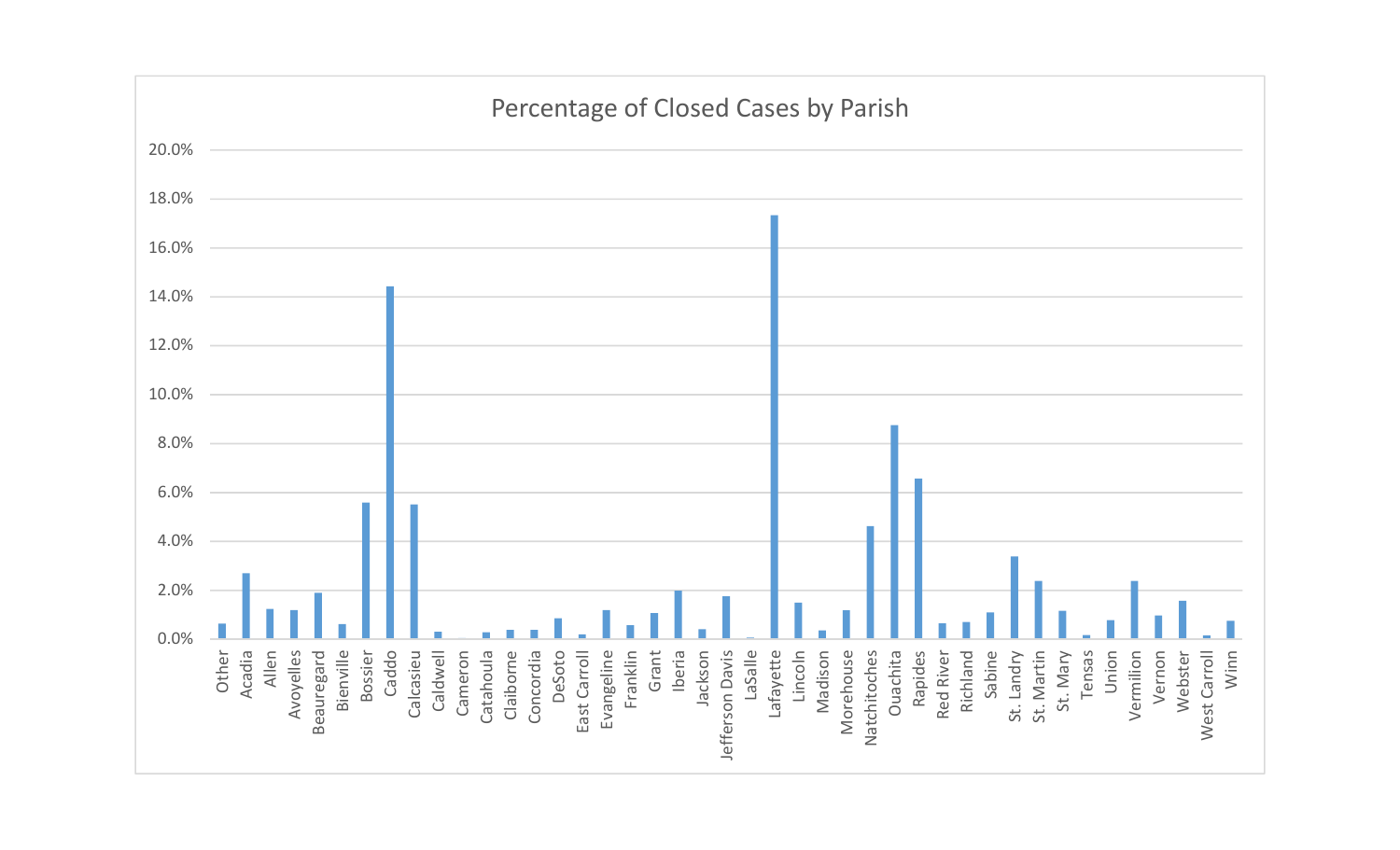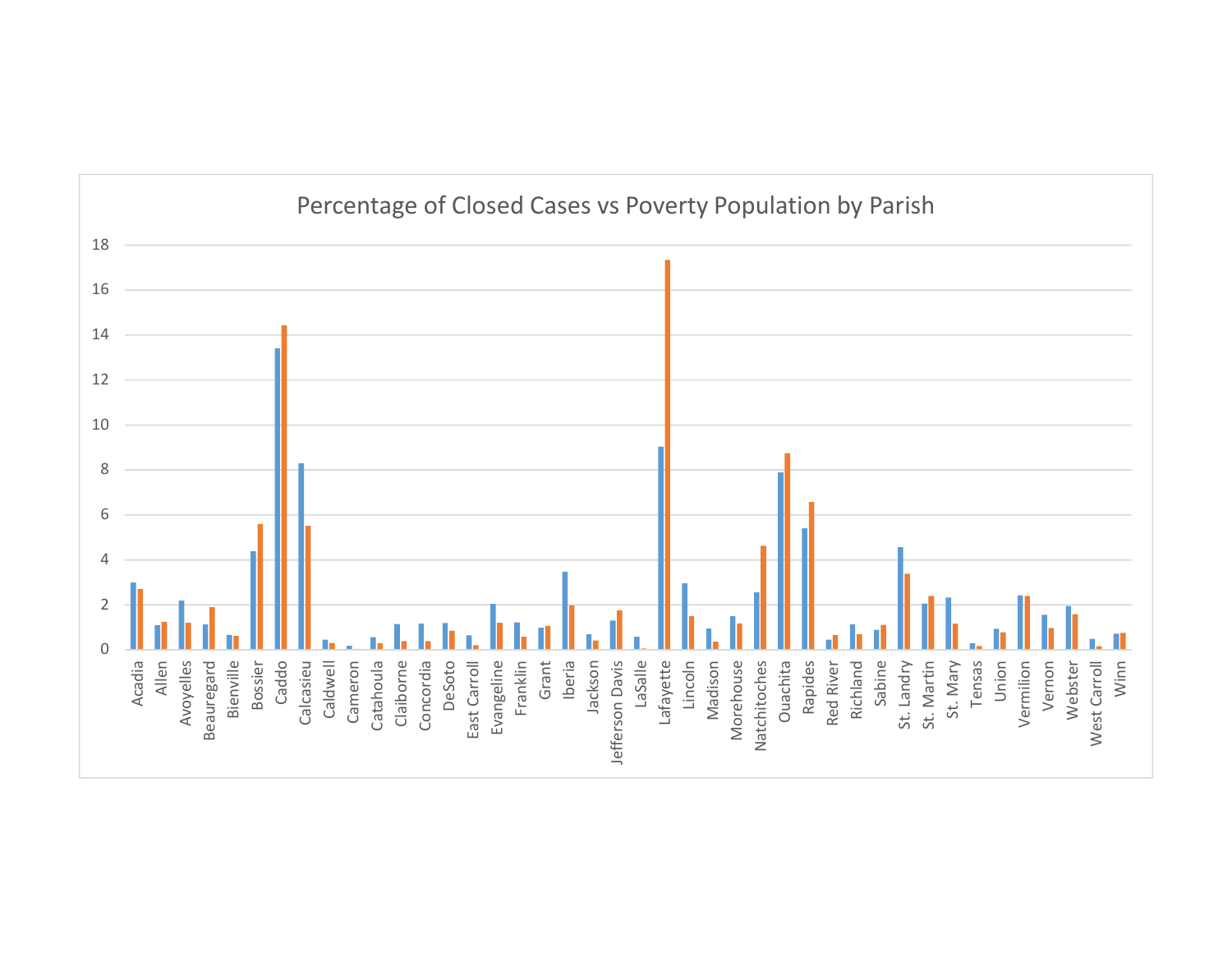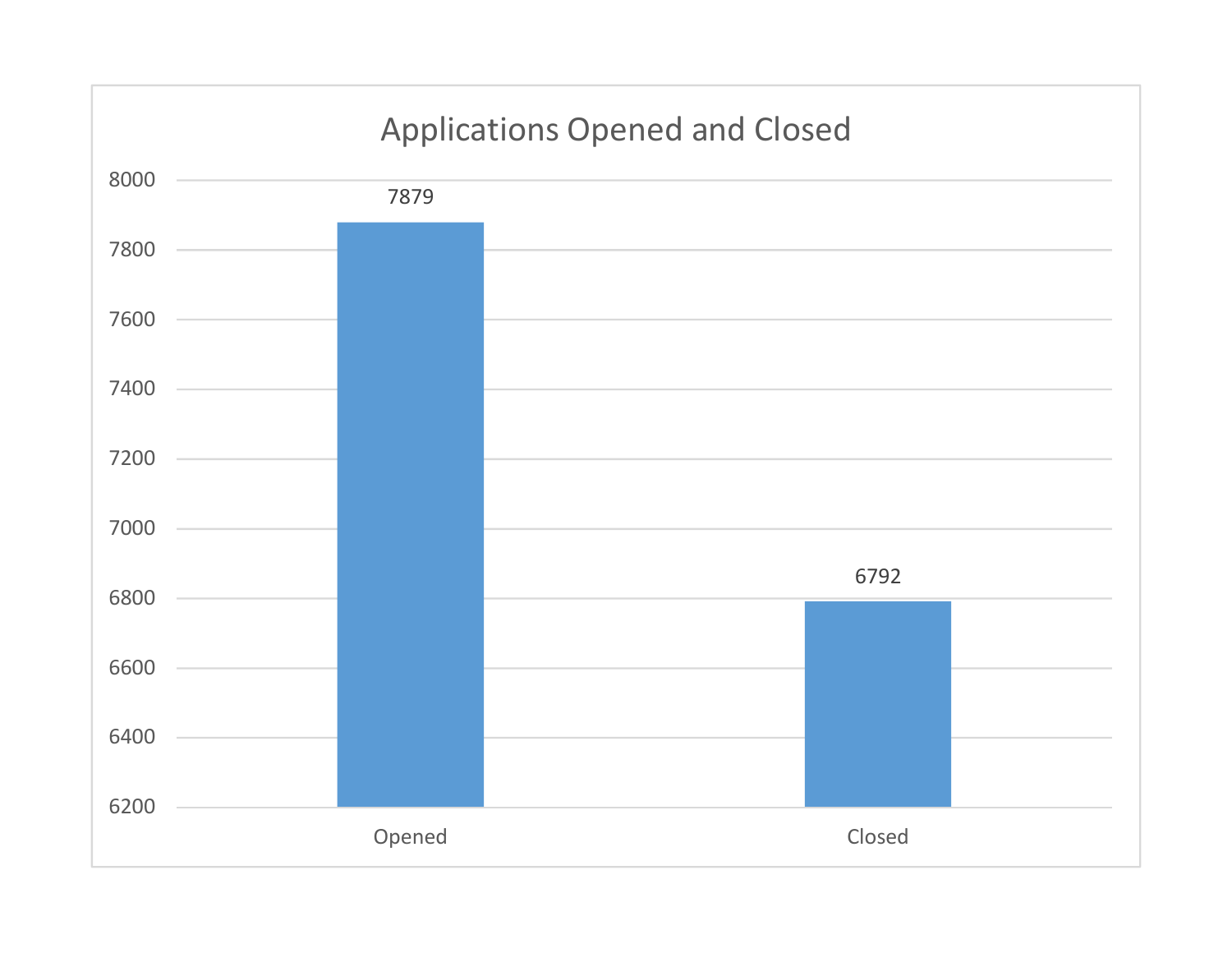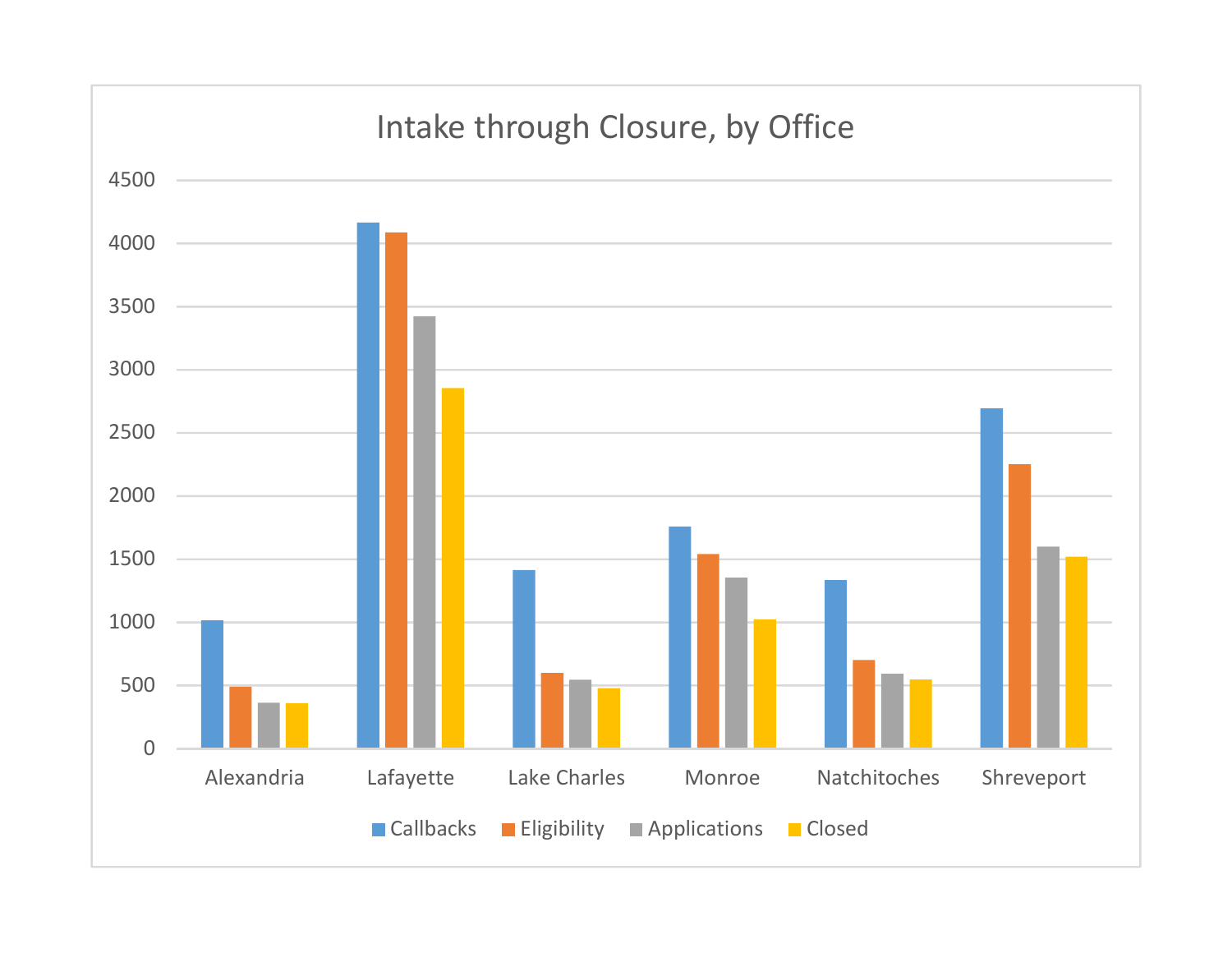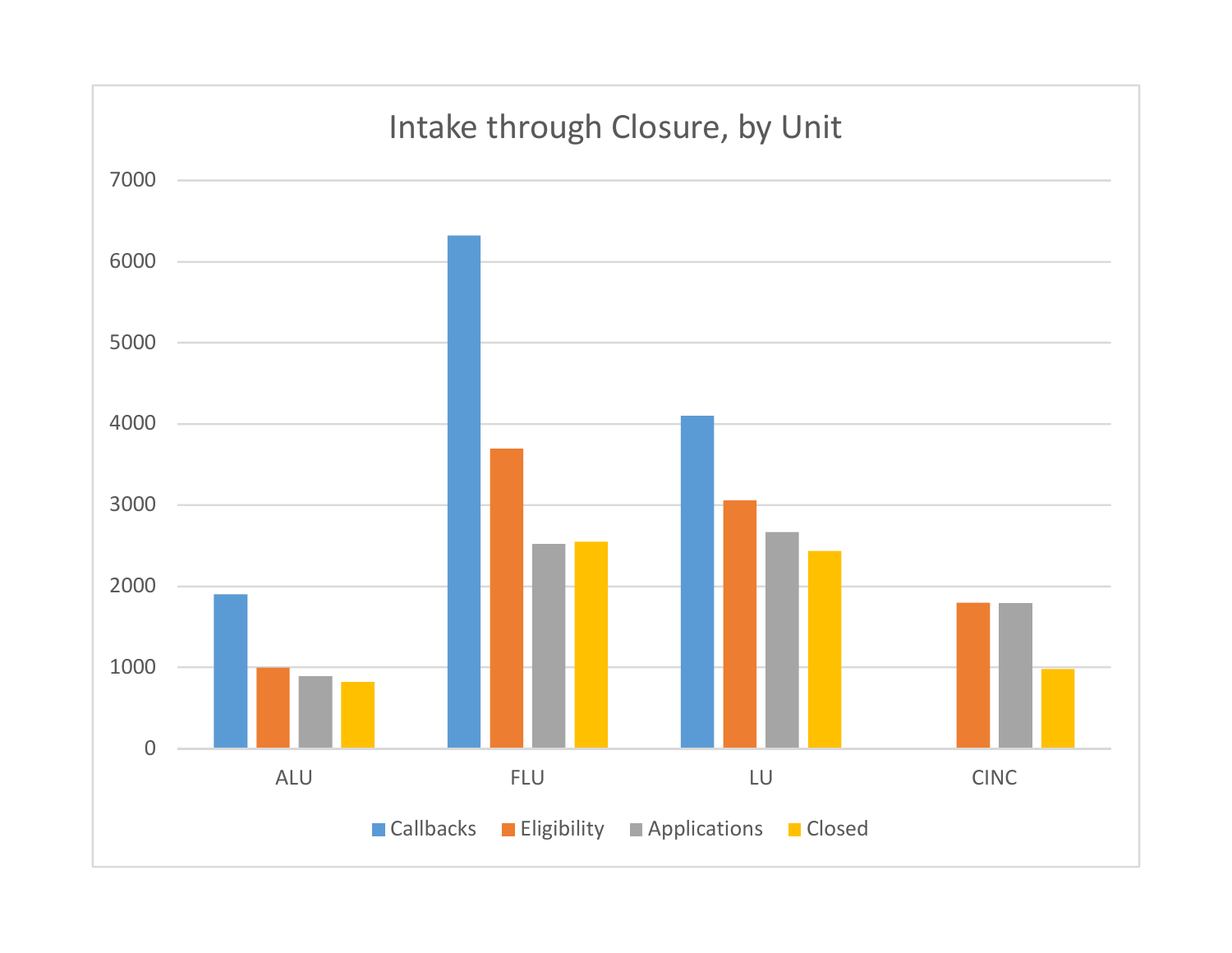## Intake through Closure, Overall